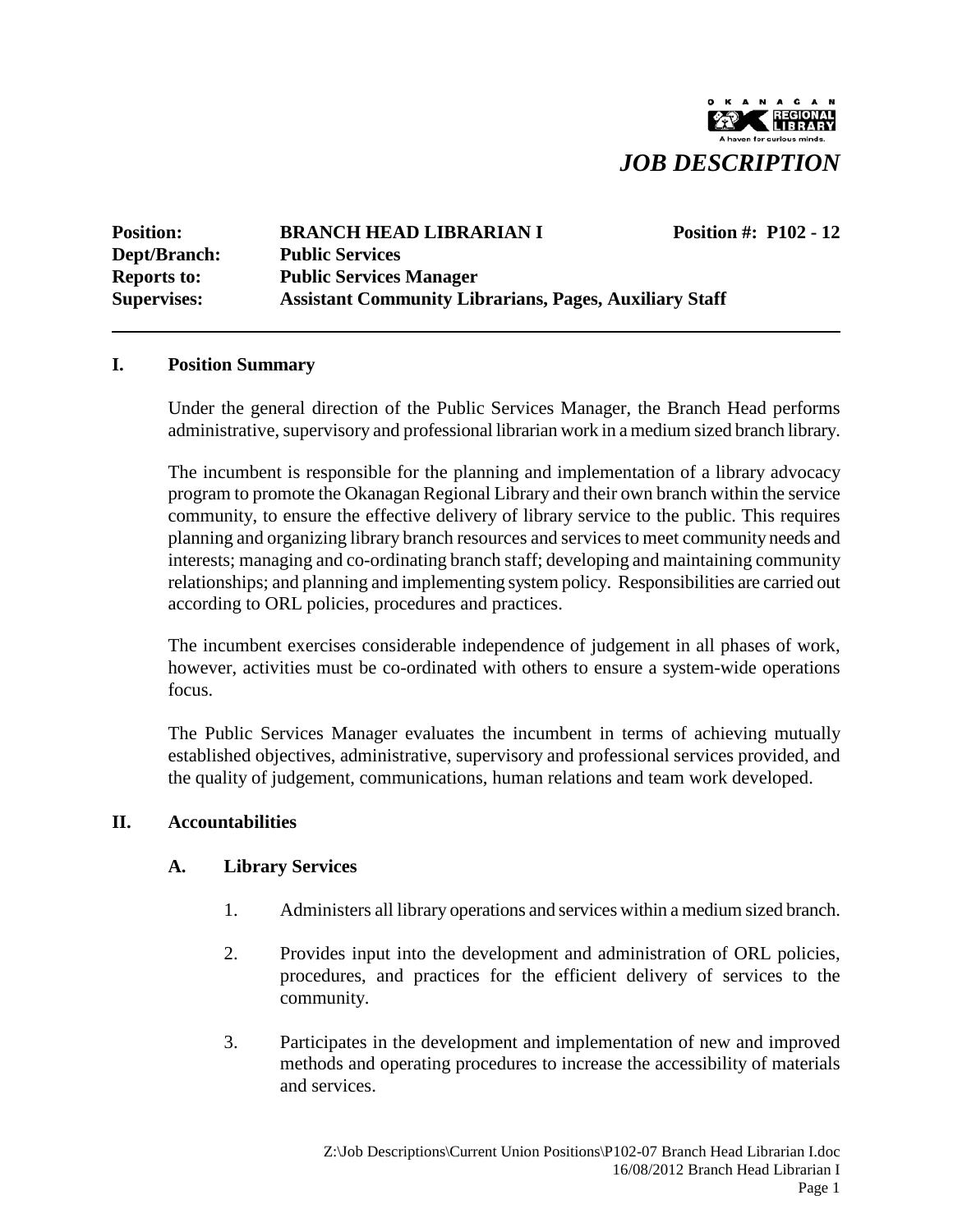- 4. Participates in the planning of new branch facilities and renovations**.** Serves as the on site point of contact for building renovations.
- 5. Participates in the assessment of community library needs and interests and the planning of services to meet such needs.
- 6. Participates in the ongoing measurement and evaluation of library services.
- 7. In consultation with the Collections Librarians, develops the library's collection through selecting, weeding and following general maintenance procedures. May assist with review and recommendations regarding electronic resources.
- 8. Maintains a thorough knowledge of the work performed by branch staff. Provides advice on the more complex aspects of the work.
- 9. Provides accurate information to the public regarding library materials, procedures, regulations and resources; provides reference and readers advisory service.
- 10. Assists customers to learn techniques to locate and use information, and how to evaluate its appropriateness and accuracy.
- 11. Assists and instructs individual customers in the use of library equipment used to access information, as required.

## **B. Branch Development**

- 1. Provides leadership, guidance and supervision to branch staff that ensures a safe, respectful, customer service focused environment.
- 2. Supervises and co-ordinates the staff working within the branch.
- 3. Provides leadership and guidance to branch staff and promotes good working relationships. Demonstrates effective conflict resolution skills.
- 4. Ensures that branch staff are kept well informed of activities, policies and changes that affect them; refers suggestions/concerns of staff, as appropriate.
- 5. Reviews employee performance and prepares appraisals.
- 6. Interviews and selects branch staff in consultation with Human Resources Manager.
- 7. Ensures the training and development of branch staff. May assist in the training of staff in other branches in the provision of library services.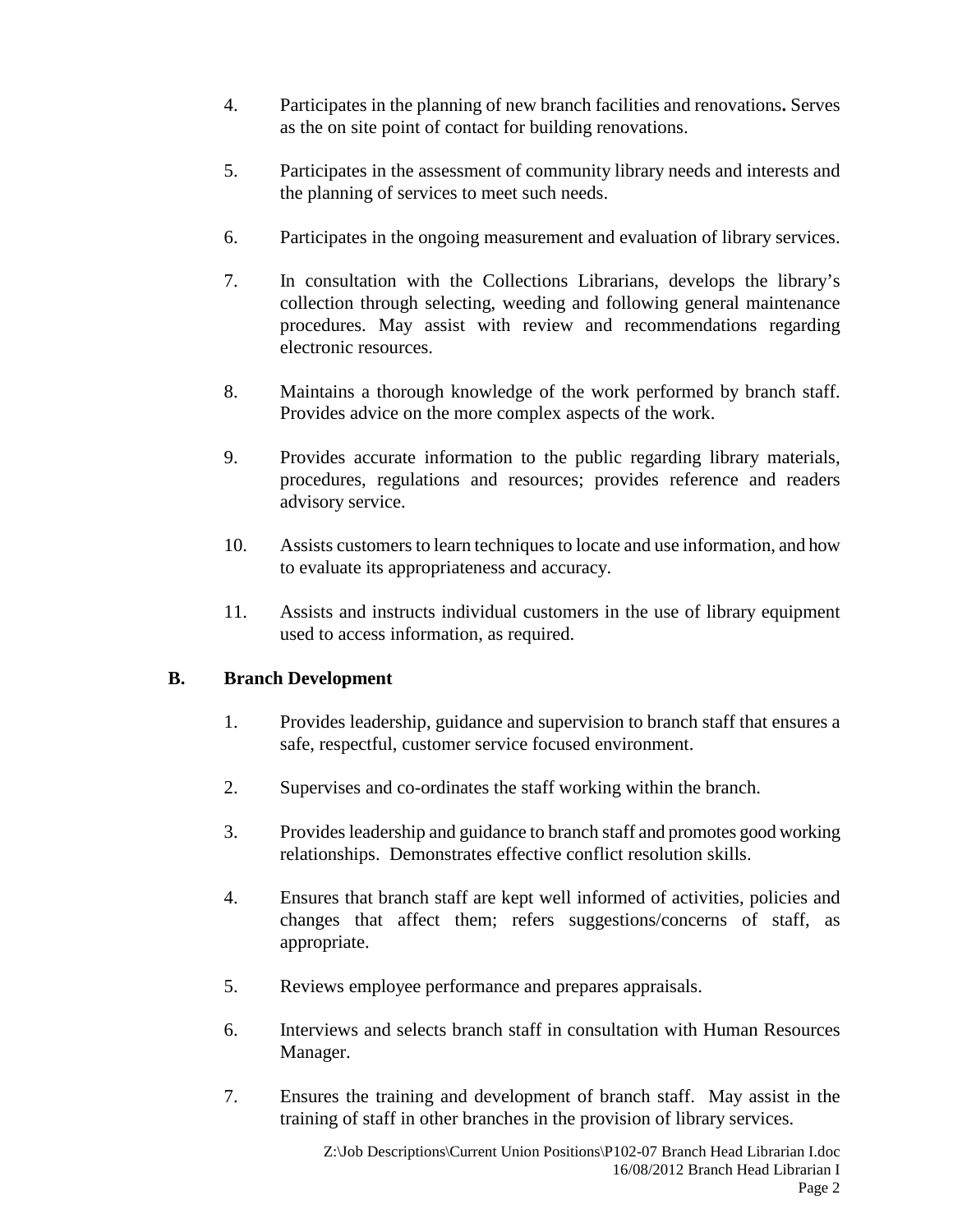- 8. Submits budget requests to the Public Services Manager as part of the annual budget development cycle. Submits branch capital furnishings and equipment requests.
- 9. Monitors the ongoing maintenance of the branch to ensure a high standard of public cleanliness and safety.
- 10. Prepares and maintains a variety of reports, correspondence, memoranda, and records.
- 11. Participates in organizational committees or projects as required by the Public Services Manager.
- 12. May be asked to represent the library on inter-library and/or provincial committees.

# **C. Community Relations**

- 1. Works with community agencies, businesses and institutions in the community to promote library use and development according to library policies and practices.
- 2. In consultation with the Public Services Manager, assists in the development of public awareness through promotional materials, special events, media interviews, etc.
- 3. Encourages the development of, assists and liases with Friends of the Library groups.
- 4. Endeavours in all activities and associations to promote the goodwill of others towards the library.
- 5. Develops and maintains harmonious and supportive working relationships with appropriate municipal staff.

## **III. Working Conditions**

Has contact with community groups, local government officials, media, suppliers, and staff throughout the system. Works in a frontline public service environment. Must deal with many interruptions. Has private office. Continuous use of computers.

## **IV. Job Specification**

## **A. Education**

Master's Degree in Library Science from an accredited library school.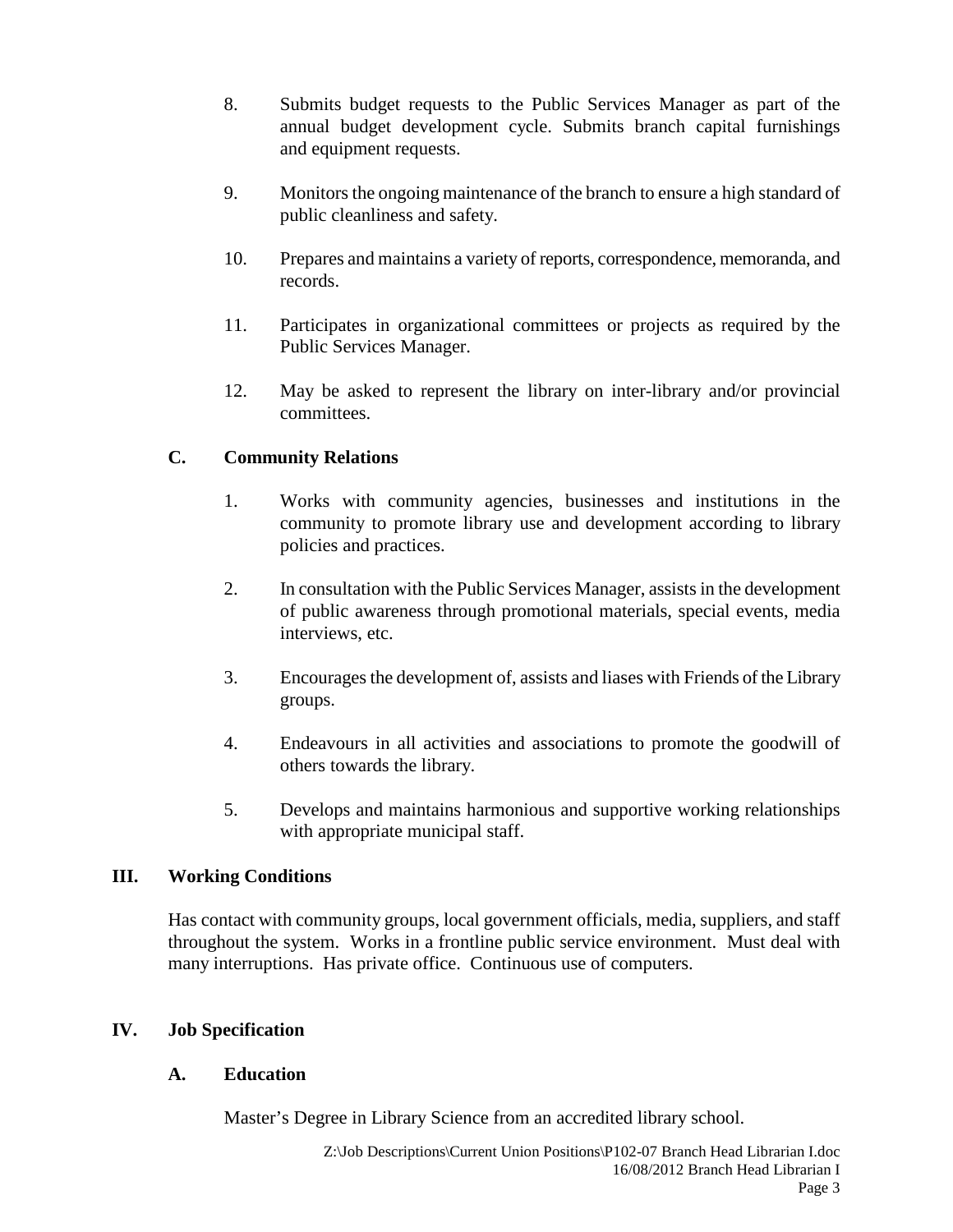#### **B. Related Experience**

Two years relevant public library experience.

#### **C. Other Requirements**

Thorough knowledge of methods, procedures, principles and practices involved in the operation and management of branch libraries.

Demonstrated knowledge of digital and technological applications in library systems.

Current working knowledge and skill with MS Office applications and the Internet.

Ability to work effectively as part of a team committed to providing quality library service.

Excellent interpersonal, oral and written communication skills, with a basic knowledge of public relations. Good knowledge of conflict resolution techniques.

Basic knowledge of the techniques of administering a union contract.

Ability to handle all responsibilities with a high level of courtesy and tact in dealing with staff and public.

Ability to carry out job functions with flexibility and initiative.

Demonstrated planning and organizational skills.

Valid BC Driver's license.

Must have own vehicle.

Keyboarding skills, minimum 40 wpm.

## **Drafted by:**

HR Manager:

<Barb Drake> November 9, 2007 Signature Date

## **Approved by**:

Executive Director: <Lesley Dieno> November 9, 2007 Signature Date

Z:\Job Descriptions\Current Union Positions\P102-07 Branch Head Librarian I.doc 16/08/2012 Branch Head Librarian I Page 4